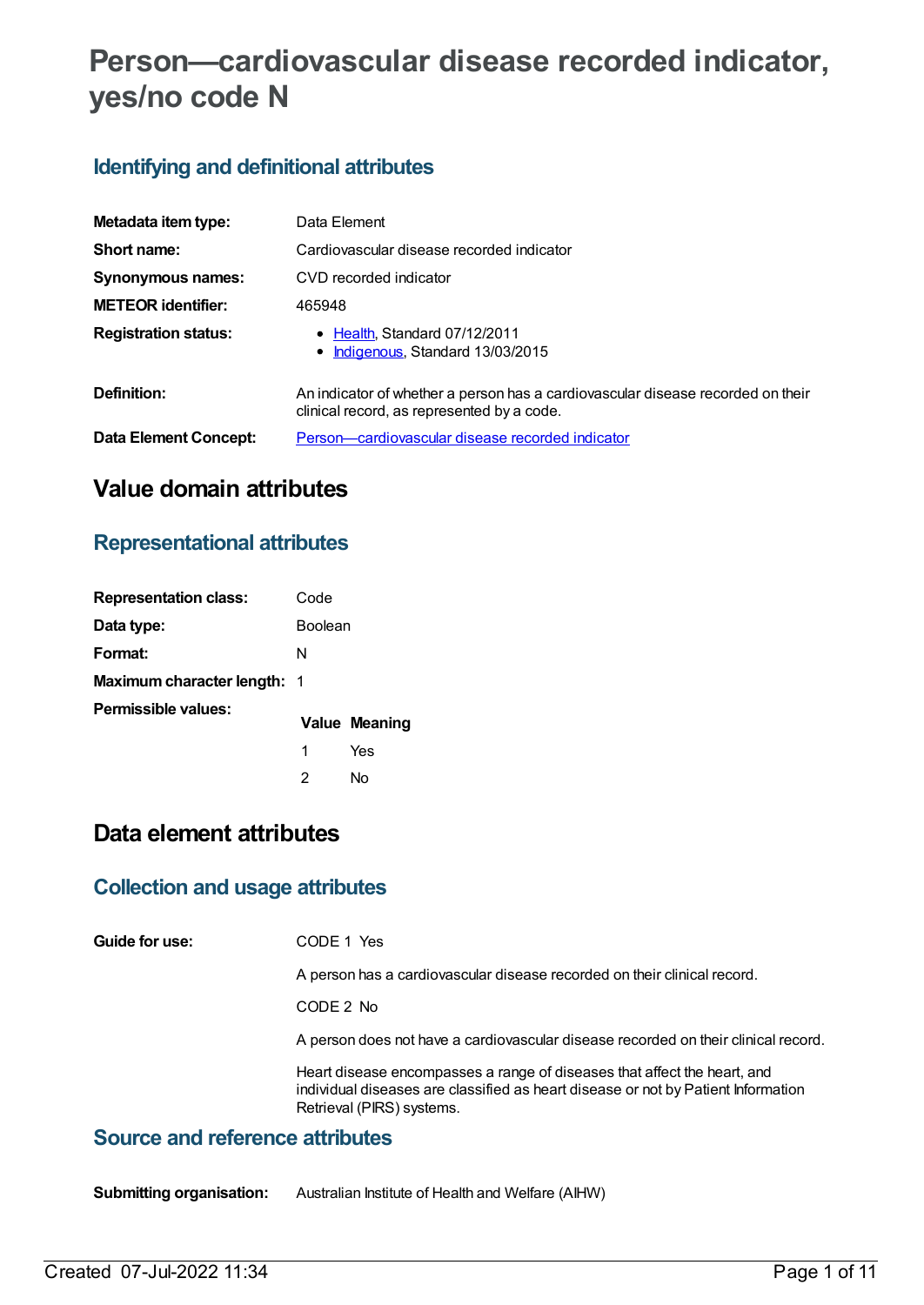### **Relational attributes**

*Implementation start date:* 01/07/2012

*Implementation end date:* 30/06/2014

*DSS specific information:*

In the Indigenous Primary Health Care DSS, a person has a cardiovascular disease recorded if, on their clinical record, the service has recorded a condition or condition code that is considered to be a type of cardiovascular disease. The relevant conditions and condition codes that each PIRS system considers to be a type of cardiovascular disease are listed here:

<http://help.pencs.com.au/cat.htm>

[Indigenous](https://meteor.aihw.gov.au/content/504325) primary health care DSS 2014-1[5Health](https://meteor.aihw.gov.au/RegistrationAuthority/12), Superseded 13/03/2015 [Indigenous](https://meteor.aihw.gov.au/RegistrationAuthority/6), Superseded 13/03/2015

*Implementation start date:* 01/07/2014

*Implementation end date:* 30/06/2015

*DSS specific information:*

In the Indigenous Primary Health Care DSS, a person has a cardiovascular disease recorded if, on their clinical record, the service has recorded a condition or condition code that is considered to be a type of cardiovascular disease. The relevant conditions and condition codes that each PIRS system considers to be a type of cardiovascular disease are listed here:

<http://help.pencs.com.au/cat.htm>

[Indigenous](https://meteor.aihw.gov.au/content/585036) primary health care DSS 2015-1[7Health](https://meteor.aihw.gov.au/RegistrationAuthority/12), Superseded 25/01/2018 [Indigenous](https://meteor.aihw.gov.au/RegistrationAuthority/6), Superseded 27/02/2018

*Implementation start date:* 01/07/2015

*Implementation end date:* 30/06/2017

*DSS specific information:*

In the Indigenous Primary Health Care DSS, a person has a cardiovascular disease recorded if, on their clinical record, the service has recorded a condition or condition code that is considered to be a type of cardiovascular disease. The relevant conditions and condition codes that each PIRS system considers to be a type of cardiovascular disease are listed here:

<http://help.pencs.com.au/cat.htm>

[Indigenous](https://meteor.aihw.gov.au/content/686603) primary health care NBEDS 2017–18[Health](https://meteor.aihw.gov.au/RegistrationAuthority/12), Superseded 06/09/2018 [Indigenous](https://meteor.aihw.gov.au/RegistrationAuthority/6), Superseded 22/10/2018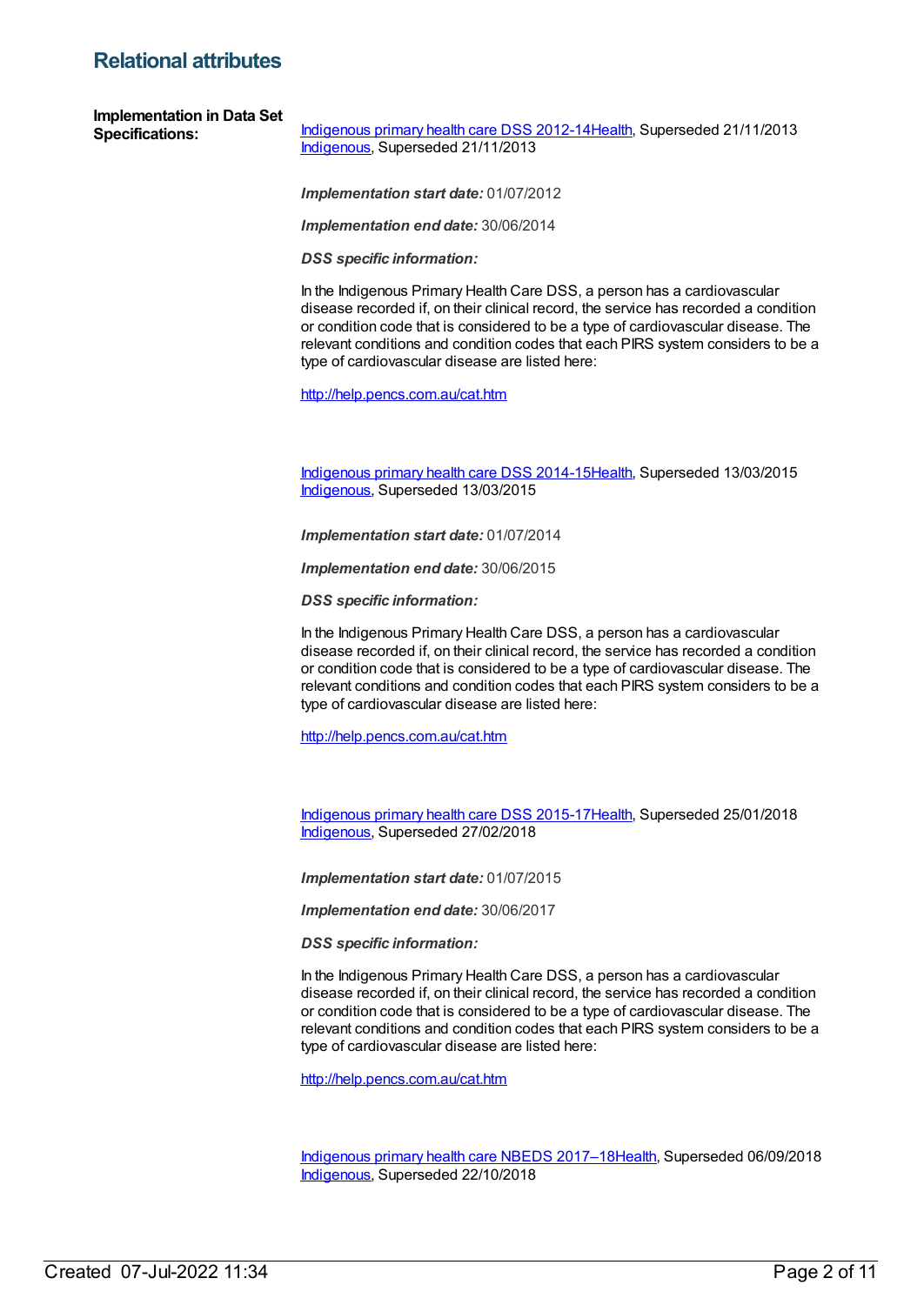#### *Implementation start date:* 01/07/2017

*Implementation end date:* 30/06/2018

*DSS specific information:*

In the Indigenous primary health care NBEDS, a person has a cardiovascular disease recorded if, on their clinical record, the service has recorded a condition or condition code that is considered to be a type of cardiovascular disease. The relevant conditions and condition codes that each PIRS system considers to be a type of cardiovascular disease are listed here:

<http://help.pencs.com.au/cat.htm>

[Indigenous](https://meteor.aihw.gov.au/content/694101) primary health care NBEDS 2018–19[Health](https://meteor.aihw.gov.au/RegistrationAuthority/12), Superseded 12/12/2018 [Indigenous](https://meteor.aihw.gov.au/RegistrationAuthority/6), Superseded 02/04/2019

*Implementation start date:* 01/07/2018

*Implementation end date:* 30/06/2019

*DSS specific information:*

In the Indigenous primary health care NBEDS, a person has a cardiovascular disease recorded if, on their clinical record, the service has recorded a condition or condition code that is considered to be a type of cardiovascular disease. The relevant conditions and condition codes that each PIRS system considers to be a type of cardiovascular disease are listed here:

<http://help.pencs.com.au/cat.htm>

[Indigenous](https://meteor.aihw.gov.au/content/707502) primary health care NBEDS 2019–20[Health](https://meteor.aihw.gov.au/RegistrationAuthority/12), Superseded 16/01/2020 [Indigenous](https://meteor.aihw.gov.au/RegistrationAuthority/6), Superseded 14/07/2021

*Implementation start date:* 01/07/2019

*Implementation end date:* 30/06/2020

*DSS specific information:*

In the Indigenous primary health care NBEDS, a person has a cardiovascular disease recorded if, on their clinical record, the service has recorded a condition or condition code that is considered to be a type of cardiovascular disease. The relevant conditions and condition codes that each PIRS system considers to be a type of cardiovascular disease are listed here:

<http://help.pencs.com.au/cat.htm>

[Indigenous](https://meteor.aihw.gov.au/content/715320) primary health care NBEDS 2020–21[Health](https://meteor.aihw.gov.au/RegistrationAuthority/12), Retired 13/10/2021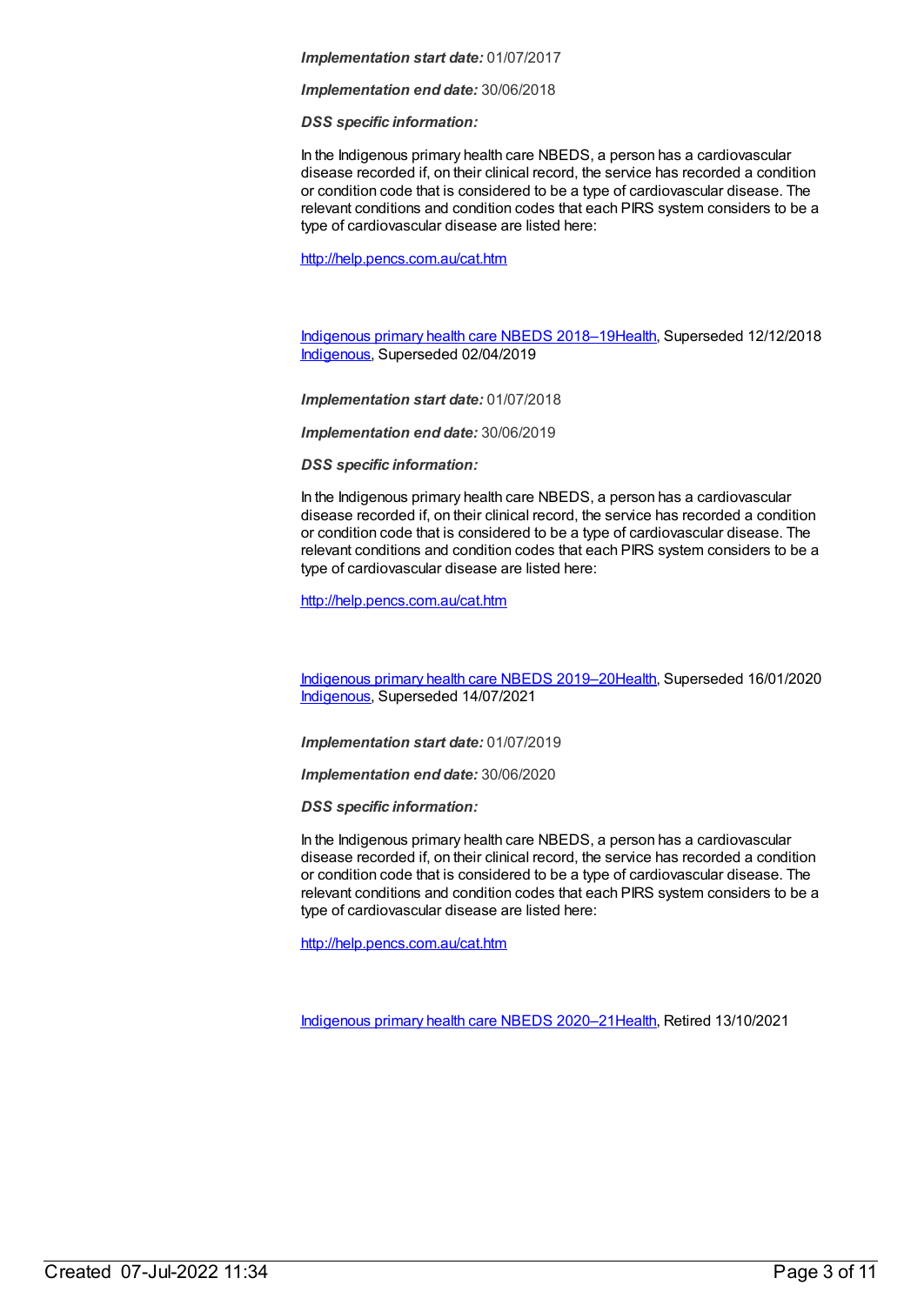#### *Implementation start date:* 01/07/2020

*Implementation end date:* 30/06/2021

*DSS specific information:*

In the Indigenous primary health care NBEDS, a person has a cardiovascular disease recorded if, on their clinical record, the service has recorded a condition or condition code that is considered to be a type of cardiovascular disease.

[Indigenous-specific](https://meteor.aihw.gov.au/content/738532) primary health care NBEDS December 2020[Indigenous](https://meteor.aihw.gov.au/RegistrationAuthority/6), Standard 14/07/2021

*Implementation start date:* 01/07/2020

*Implementation end date:* 31/12/2020

*DSS specific information:*

In the ISPHC NBEDS a person has a cardiovascular disease recorded if, on their clinical record, the health organisation has recorded a condition or condition code that is considered to be a type of cardiovascular disease. **Indicators: Used as Numerator Implementation in**

> Indigenous primary health care: [PI18a-Number](https://meteor.aihw.gov.au/content/438141) of regular clients with a selected chronic disease who have had a kidney function test, 201[3Health](https://meteor.aihw.gov.au/RegistrationAuthority/12), Superseded 21/11/2013 [Indigenous](https://meteor.aihw.gov.au/RegistrationAuthority/6), Superseded 21/11/2013

> Indigenous primary health care: [PI18a-Number](https://meteor.aihw.gov.au/content/504785) of regular clients with a selected chronic disease who have had a kidney function test, 201[4Health](https://meteor.aihw.gov.au/RegistrationAuthority/12), Superseded 13/03/2015 [Indigenous](https://meteor.aihw.gov.au/RegistrationAuthority/6), Superseded 13/03/2015

> Indigenous primary health care: [PI18a-Number](https://meteor.aihw.gov.au/content/589067) of regular clients with a selected chronic disease who have had a kidney function test, 201[5Health](https://meteor.aihw.gov.au/RegistrationAuthority/12), Superseded 05/10/2016 [Indigenous](https://meteor.aihw.gov.au/RegistrationAuthority/6), Superseded 20/01/2017

> Indigenous primary health care: PI18a-Number of regular clients with a selected chronic disease who have had a kidney function test, [2015-2017Health,](https://meteor.aihw.gov.au/content/663967) Superseded 25/01/2018 [Indigenous](https://meteor.aihw.gov.au/RegistrationAuthority/6), Superseded 27/02/2018

> Indigenous primary health care: PI18a-Number of regular clients with a selected chronic disease who have had a kidney function test, [2015-2017](https://meteor.aihw.gov.au/content/686362)[Healt](https://meteor.aihw.gov.au/RegistrationAuthority/12)[h,](https://meteor.aihw.gov.au/content/686362) Superseded 17/10/2018 [Indigenous](https://meteor.aihw.gov.au/RegistrationAuthority/6), Superseded 17/10/2018

> Indigenous primary health care: PI18a-Number of regular clients with a selected chronic disease who have had a kidney function test, [2018-2019Health,](https://meteor.aihw.gov.au/content/687996) Superseded 16/01/2020 [Indigenous](https://meteor.aihw.gov.au/RegistrationAuthority/6), Superseded 14/07/2021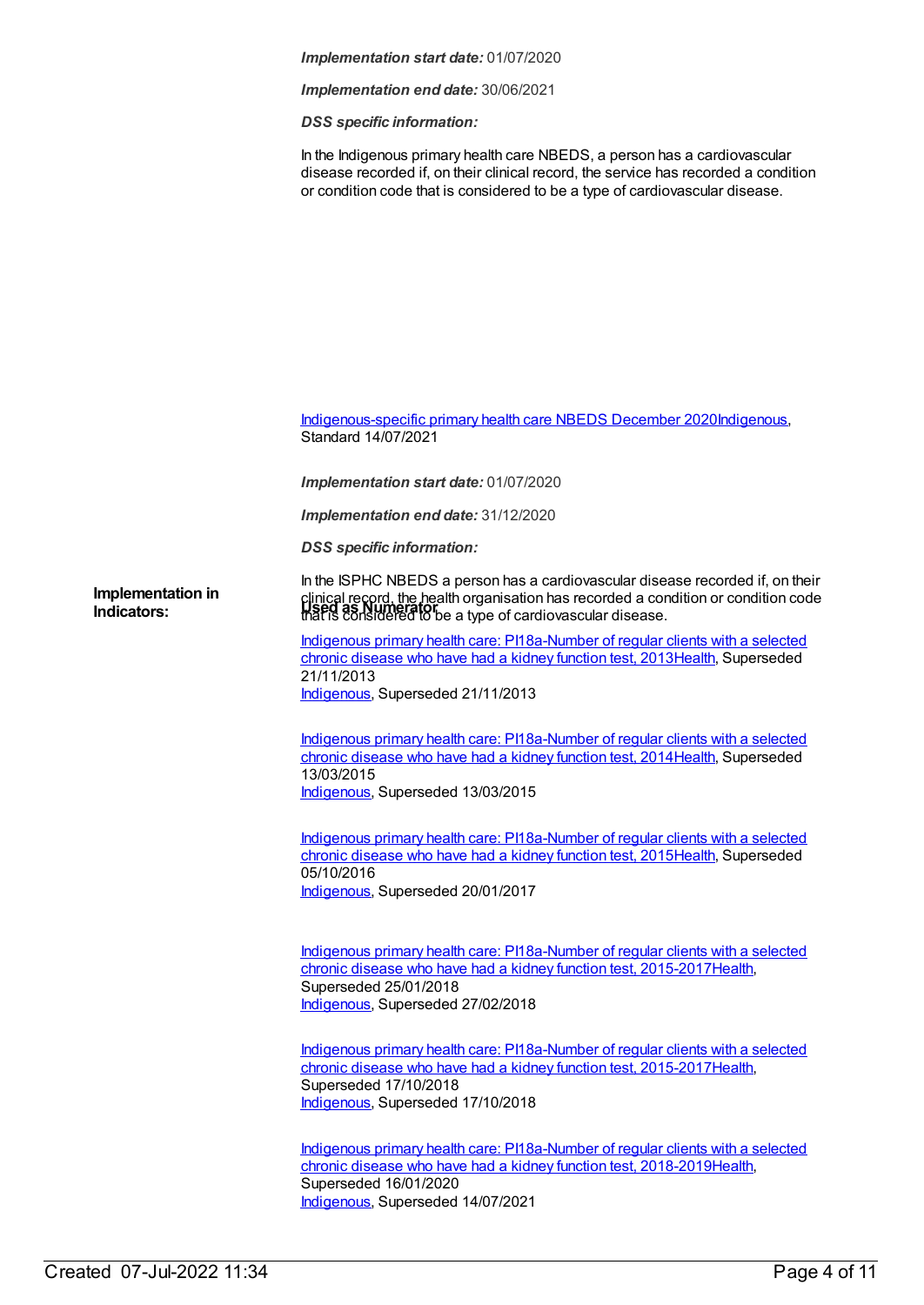Indigenous primary health care: [PI18a-Number](https://meteor.aihw.gov.au/content/717338) of regular clients with a selected chronic disease who have had a kidney function test, June 2020[Health](https://meteor.aihw.gov.au/RegistrationAuthority/12), Retired 13/10/2021

[Indigenous](https://meteor.aihw.gov.au/RegistrationAuthority/6), Superseded 14/07/2021

Indigenous primary health care: [PI18b-Proportion](https://meteor.aihw.gov.au/content/438145) of regular clients with a selected chronic disease who have had a kidney function test, 201[3Health](https://meteor.aihw.gov.au/RegistrationAuthority/12), Superseded 21/11/2013 [Indigenous](https://meteor.aihw.gov.au/RegistrationAuthority/6), Superseded 21/11/2013

Indigenous primary health care: [PI18b-Proportion](https://meteor.aihw.gov.au/content/504788) of regular clients with a selected chronic disease who have had a kidney function test, 201[4Health](https://meteor.aihw.gov.au/RegistrationAuthority/12), Superseded 13/03/2015 [Indigenous](https://meteor.aihw.gov.au/RegistrationAuthority/6), Superseded 13/03/2015

Indigenous primary health care: [PI18b-Proportion](https://meteor.aihw.gov.au/content/589069) of regular clients with a selected chronic disease who have had a kidney function test, 201[5Health](https://meteor.aihw.gov.au/RegistrationAuthority/12), Superseded 05/10/2016 [Indigenous](https://meteor.aihw.gov.au/RegistrationAuthority/6), Superseded 20/01/2017

Indigenous primary health care: [PI18b-Proportion](https://meteor.aihw.gov.au/content/663969) of regular clients with a selected chronic disease who have had a kidney function test, 2015-201[7Health](https://meteor.aihw.gov.au/RegistrationAuthority/12), Superseded 25/01/2018 [Indigenous](https://meteor.aihw.gov.au/RegistrationAuthority/6), Superseded 27/02/2018

Indigenous primary health care: [PI18b-Proportion](https://meteor.aihw.gov.au/content/686364) of regular clients with a selected chronic disease who have had a kidney function test, 2015-201[7Health](https://meteor.aihw.gov.au/RegistrationAuthority/12), Superseded 17/10/2018 [Indigenous](https://meteor.aihw.gov.au/RegistrationAuthority/6), Superseded 17/10/2018

Indigenous primary health care: [PI18b-Proportion](https://meteor.aihw.gov.au/content/687998) of regular clients with a selected chronic disease who have had a kidney function test, 2018-201[9Health](https://meteor.aihw.gov.au/RegistrationAuthority/12), Superseded 16/01/2020 [Indigenous](https://meteor.aihw.gov.au/RegistrationAuthority/6), Superseded 14/07/2021

Indigenous primary health care: [PI18b-Proportion](https://meteor.aihw.gov.au/content/717340) of regular clients with a selected chronic disease who have had a kidney function test, June 2020[Health](https://meteor.aihw.gov.au/RegistrationAuthority/12), Retired 13/10/2021 [Indigenous](https://meteor.aihw.gov.au/RegistrationAuthority/6), Superseded 14/07/2021

Indigenous primary health care: [PI19a-Number](https://meteor.aihw.gov.au/content/594135) of regular clients with a selected chronic disease who have had a kidney function test with results within specified levels, 2015[Health](https://meteor.aihw.gov.au/RegistrationAuthority/12), Superseded 05/10/2016 [Indigenous](https://meteor.aihw.gov.au/RegistrationAuthority/6), Superseded 20/01/2017

Indigenous primary health care: PI19a-Number of regular clients with a selected chronic disease who have had a kidney function test with results within specified levels, [2015-2017Health,](https://meteor.aihw.gov.au/content/686366) Superseded 17/10/2018 [Indigenous](https://meteor.aihw.gov.au/RegistrationAuthority/6), Superseded 17/10/2018

Indigenous primary health care: PI19a-Number of regular clients with a selected chronic disease who have had a kidney function test with results within specified levels, [2015-2017Health,](https://meteor.aihw.gov.au/content/663973) Superseded 25/01/2018 [Indigenous](https://meteor.aihw.gov.au/RegistrationAuthority/6), Superseded 27/02/2018

Indigenous primary health care: PI19a-Number of regular clients with a selected chronic disease who have had a kidney function test with results within specified levels, [2018-2019Health,](https://meteor.aihw.gov.au/content/688000) Superseded 16/01/2020 [Indigenous](https://meteor.aihw.gov.au/RegistrationAuthority/6), Superseded 14/07/2021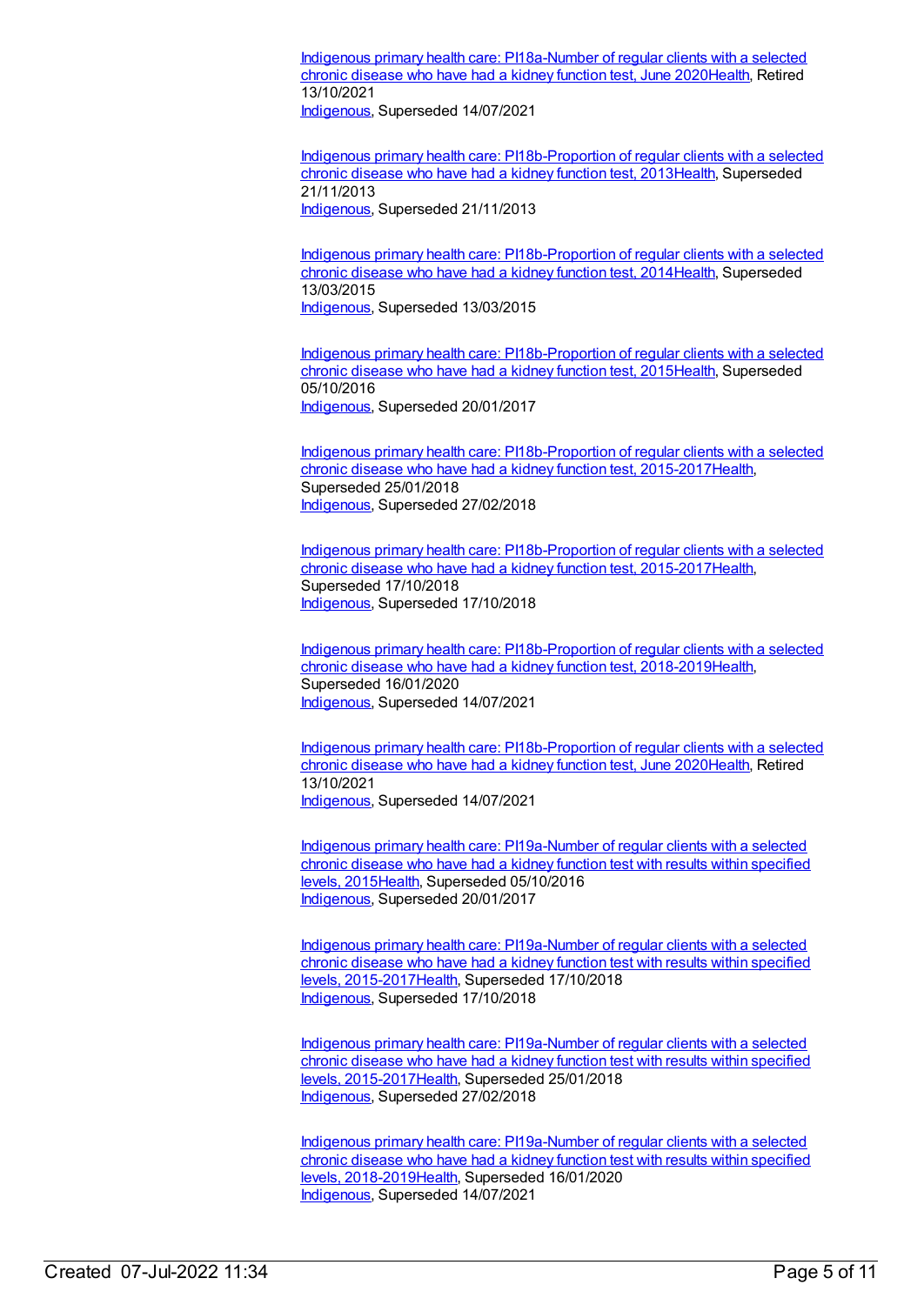Indigenous primary health care: [PI19a-Number](https://meteor.aihw.gov.au/content/717342) of regular clients with a selected chronic disease who have had a kidney function test with results within specified levels, June 202[0Health](https://meteor.aihw.gov.au/RegistrationAuthority/12), Retired 13/10/2021 [Indigenous](https://meteor.aihw.gov.au/RegistrationAuthority/6), Superseded 14/07/2021

Indigenous primary health care: [PI19a-Number](https://meteor.aihw.gov.au/content/481523) of regular clients with a selected chronic disease who have had an eGFR recorded with results within specified levels, 2014[Health](https://meteor.aihw.gov.au/RegistrationAuthority/12), Superseded 13/03/2015 [Indigenous](https://meteor.aihw.gov.au/RegistrationAuthority/6), Superseded 13/03/2015

Indigenous primary health care: [PI19b-Proportion](https://meteor.aihw.gov.au/content/594108) of regular clients with a selected chronic disease who have had a kidney function test with results within specified levels, 2015[Health](https://meteor.aihw.gov.au/RegistrationAuthority/12), Superseded 05/10/2016 [Indigenous](https://meteor.aihw.gov.au/RegistrationAuthority/6), Superseded 20/01/2017

Indigenous primary health care: [PI19b-Proportion](https://meteor.aihw.gov.au/content/686368) of regular clients with a selected chronic disease who have had a kidney function test with results within specified levels, 2015-201[7Health,](https://meteor.aihw.gov.au/RegistrationAuthority/12) Superseded 17/10/2018 [Indigenous](https://meteor.aihw.gov.au/RegistrationAuthority/6), Superseded 17/10/2018

Indigenous primary health care: [PI19b-Proportion](https://meteor.aihw.gov.au/content/663976) of regular clients with a selected chronic disease who have had a kidney function test with results within specified levels, 2015-201[7Health,](https://meteor.aihw.gov.au/RegistrationAuthority/12) Superseded 25/01/2018 [Indigenous](https://meteor.aihw.gov.au/RegistrationAuthority/6), Superseded 27/02/2018

Indigenous primary health care: [PI19b-Proportion](https://meteor.aihw.gov.au/content/688002) of regular clients with a selected chronic disease who have had a kidney function test with results within specified levels, 2018-201[9Health,](https://meteor.aihw.gov.au/RegistrationAuthority/12) Superseded 16/01/2020 [Indigenous](https://meteor.aihw.gov.au/RegistrationAuthority/6), Superseded 14/07/2021

Indigenous primary health care: [PI19b-Proportion](https://meteor.aihw.gov.au/content/717344) of regular clients with a selected chronic disease who have had a kidney function test with results within specified levels, June 202[0Health](https://meteor.aihw.gov.au/RegistrationAuthority/12), Retired 13/10/2021 [Indigenous](https://meteor.aihw.gov.au/RegistrationAuthority/6), Superseded 14/07/2021

Indigenous primary health care: [PI19b-Proportion](https://meteor.aihw.gov.au/content/481525) of regular clients with a selected chronic disease who have had an eGFR recorded with results within specified levels, 2014[Health](https://meteor.aihw.gov.au/RegistrationAuthority/12), Superseded 13/03/2015 [Indigenous](https://meteor.aihw.gov.au/RegistrationAuthority/6), Superseded 13/03/2015

Indigenous primary health care: [PI20a-Number](https://meteor.aihw.gov.au/content/481574) of regular clients aged 35 years and over who have had an absolute cardiovascular disease risk assessment recorded, 201[4Health](https://meteor.aihw.gov.au/RegistrationAuthority/12), Retired 13/03/2015 [Indigenous](https://meteor.aihw.gov.au/RegistrationAuthority/6), Superseded 13/03/2015

Indigenous primary health care: PI20a-Number of regular clients who have had the necessary risk factors assessed to enable cardiovascular disease (CVD) assessment, [2018-2019Health,](https://meteor.aihw.gov.au/content/688004) Superseded 16/01/2020 [Indigenous](https://meteor.aihw.gov.au/RegistrationAuthority/6), Superseded 14/07/2021

Indigenous primary health care: [PI20a-Number](https://meteor.aihw.gov.au/content/717348) of regular clients who have had the necessary risk factors assessed to enable cardiovascular disease (CVD) assessment, June 202[0Health](https://meteor.aihw.gov.au/RegistrationAuthority/12), Retired 13/10/2021 [Indigenous](https://meteor.aihw.gov.au/RegistrationAuthority/6), Superseded 14/07/2021

Indigenous primary health care: [PI20a-Number](https://meteor.aihw.gov.au/content/591955) of regular clients who have had the necessary risk factors assessed to enable CVD assessment, 201[5Health](https://meteor.aihw.gov.au/RegistrationAuthority/12), Superseded 05/10/2016 [Indigenous](https://meteor.aihw.gov.au/RegistrationAuthority/6), Superseded 20/01/2017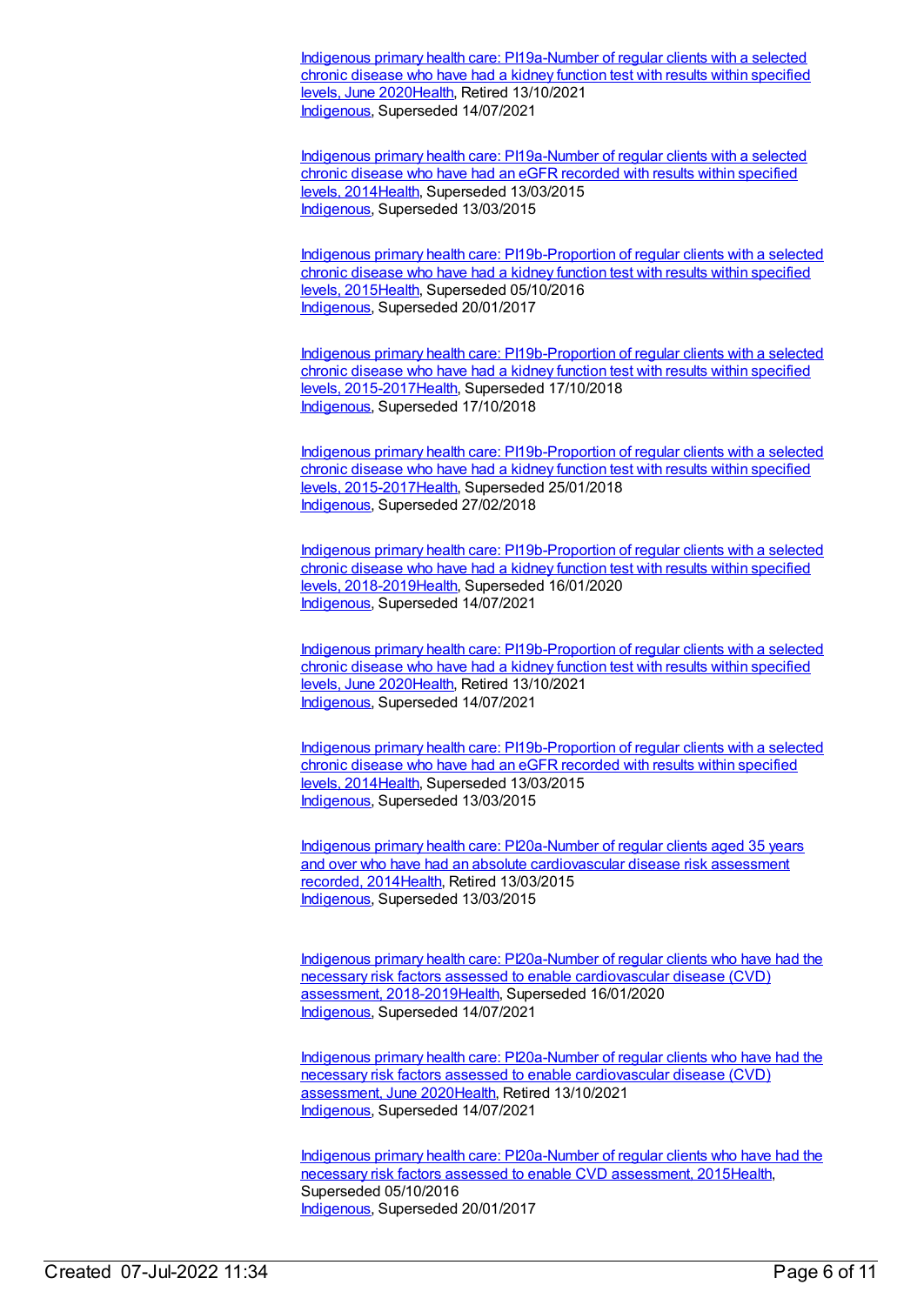Indigenous primary health care: PI20a-Number of regular clients who have had the necessary risk factors assessed to enable CVD assessment, [2015-2017Health,](https://meteor.aihw.gov.au/content/663882) Superseded 25/01/2018 [Indigenous](https://meteor.aihw.gov.au/RegistrationAuthority/6), Superseded 27/02/2018

Indigenous primary health care: PI20a-Number of regular clients who have had the necessary risk factors assessed to enable CVD assessment, [2015-2017](https://meteor.aihw.gov.au/content/686370)[Healt](https://meteor.aihw.gov.au/RegistrationAuthority/12)[h,](https://meteor.aihw.gov.au/content/686370) Superseded 17/10/2018 [Indigenous](https://meteor.aihw.gov.au/RegistrationAuthority/6), Superseded 17/10/2018

Indigenous primary health care: [PI20b-Proportion](https://meteor.aihw.gov.au/content/481576) of regular clients aged 35 years and over who have had an absolute cardiovascular disease risk assessment recorded, 201[4Health](https://meteor.aihw.gov.au/RegistrationAuthority/12), Retired 13/03/2015 [Indigenous](https://meteor.aihw.gov.au/RegistrationAuthority/6), Superseded 13/03/2015

Indigenous primary health care: [PI20b-Proportion](https://meteor.aihw.gov.au/content/688007) of regular clients who have had the necessary risk factors assessed to enable cardiovascular disease (CVD) assessment, 2018-2019[Health,](https://meteor.aihw.gov.au/RegistrationAuthority/12) Superseded 16/01/2020 [Indigenous](https://meteor.aihw.gov.au/RegistrationAuthority/6), Superseded 14/07/2021

Indigenous primary health care: [PI20b-Proportion](https://meteor.aihw.gov.au/content/717350) of regular clients who have had the necessary risk factors assessed to enable cardiovascular disease (CVD) assessment, June 202[0Health](https://meteor.aihw.gov.au/RegistrationAuthority/12), Retired 13/10/2021 [Indigenous](https://meteor.aihw.gov.au/RegistrationAuthority/6), Superseded 14/07/2021

Indigenous primary health care: [PI20b-Proportion](https://meteor.aihw.gov.au/content/588801) of regular clients who have had the necessary risk factors assessed to enable CVD assessment, 201[5Health](https://meteor.aihw.gov.au/RegistrationAuthority/12), Superseded 05/10/2016 [Indigenous](https://meteor.aihw.gov.au/RegistrationAuthority/6), Superseded 20/01/2017

Indigenous primary health care: [PI20b-Proportion](https://meteor.aihw.gov.au/content/686372) of regular clients who have had the necessary risk factors assessed to enable CVD assessment, 2015- 201[7Health](https://meteor.aihw.gov.au/RegistrationAuthority/12), Superseded 17/10/2018 [Indigenous](https://meteor.aihw.gov.au/RegistrationAuthority/6), Superseded 17/10/2018

Indigenous primary health care: [PI20b-Proportion](https://meteor.aihw.gov.au/content/663884) of regular clients who have had the necessary risk factors assessed to enable CVD assessment, 2015- 201[7Health](https://meteor.aihw.gov.au/RegistrationAuthority/12), Superseded 25/01/2018 [Indigenous](https://meteor.aihw.gov.au/RegistrationAuthority/6), Superseded 27/02/2018

Indigenous primary health care: PI21a-Number of regular clients aged 35 to 74 years who have had an absolute cardiovascular disease (CVD) risk assessment with results within specified levels, [2018-2019Health,](https://meteor.aihw.gov.au/content/688009) Superseded 16/01/2020 [Indigenous](https://meteor.aihw.gov.au/RegistrationAuthority/6), Superseded 14/07/2021

Indigenous primary health care: [PI21a-Number](https://meteor.aihw.gov.au/content/717352) of regular clients aged 35 to 74 years who have had an absolute cardiovascular disease (CVD) risk assessment with results within specified levels, June 202[0Health](https://meteor.aihw.gov.au/RegistrationAuthority/12), Retired 13/10/2021 [Indigenous](https://meteor.aihw.gov.au/RegistrationAuthority/6), Superseded 14/07/2021

Indigenous primary health care: [PI21a-Number](https://meteor.aihw.gov.au/content/591202) of regular clients aged 35 to 74 years who have had an absolute cardiovascular disease risk assessment with results within specified levels, 2015[Health](https://meteor.aihw.gov.au/RegistrationAuthority/12), Superseded 05/10/2016 [Indigenous](https://meteor.aihw.gov.au/RegistrationAuthority/6), Superseded 20/01/2017

Indigenous primary health care: PI21a-Number of regular clients aged 35 to 74 years who have had an absolute cardiovascular disease risk assessment with results within specified levels, [2015-2017Health,](https://meteor.aihw.gov.au/content/663978) Superseded 25/01/2018 [Indigenous](https://meteor.aihw.gov.au/RegistrationAuthority/6), Superseded 27/02/2018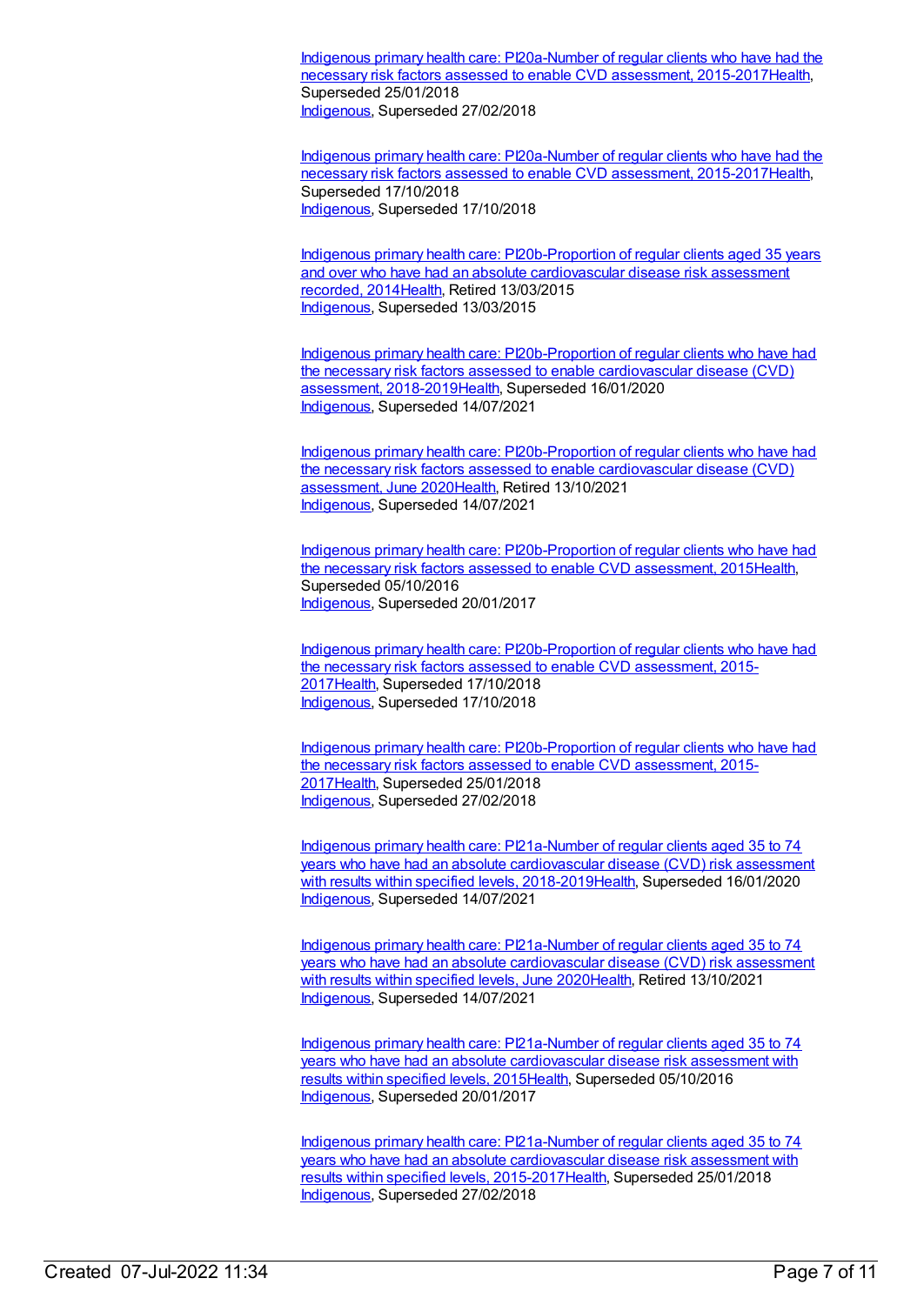Indigenous primary health care: PI21a-Number of regular clients aged 35 to 74 years who have had an absolute cardiovascular disease risk assessment with results within specified levels, [2015-2017Health,](https://meteor.aihw.gov.au/content/686374) Superseded 17/10/2018 [Indigenous](https://meteor.aihw.gov.au/RegistrationAuthority/6), Superseded 17/10/2018

Indigenous primary health care: [PI21b-Proportion](https://meteor.aihw.gov.au/content/688012) of regular clients aged 35 to 74 years who have had an absolute cardiovascular disease (CVD) risk assessment with results within specified levels, 2018-201[9Health](https://meteor.aihw.gov.au/RegistrationAuthority/12), Superseded 16/01/2020 [Indigenous](https://meteor.aihw.gov.au/RegistrationAuthority/6), Superseded 14/07/2021

Indigenous primary health care: [PI21b-Proportion](https://meteor.aihw.gov.au/content/717354) of regular clients aged 35 to 74 years who have had an absolute cardiovascular disease (CVD) risk assessment with results within specified levels, June 202[0Health](https://meteor.aihw.gov.au/RegistrationAuthority/12), Retired 13/10/2021 [Indigenous](https://meteor.aihw.gov.au/RegistrationAuthority/6), Superseded 14/07/2021

Indigenous primary health care: [PI21b-Proportion](https://meteor.aihw.gov.au/content/585230) of regular clients aged 35 to 74 years who have had an absolute cardiovascular disease risk assessment with results within specified levels, 2015[Health](https://meteor.aihw.gov.au/RegistrationAuthority/12), Superseded 05/10/2016 [Indigenous](https://meteor.aihw.gov.au/RegistrationAuthority/6), Superseded 20/01/2017

Indigenous primary health care: [PI21b-Proportion](https://meteor.aihw.gov.au/content/663980) of regular clients aged 35 to 74 years who have had an absolute cardiovascular disease risk assessment with results within specified levels, 2015-201[7Health](https://meteor.aihw.gov.au/RegistrationAuthority/12), Superseded 25/01/2018 [Indigenous](https://meteor.aihw.gov.au/RegistrationAuthority/6), Superseded 27/02/2018

Indigenous primary health care: [PI21b-Proportion](https://meteor.aihw.gov.au/content/686376) of regular clients aged 35 to 74 years who have had an absolute cardiovascular disease risk assessment with results within specified levels, 2015-201[7Health](https://meteor.aihw.gov.au/RegistrationAuthority/12), Superseded 17/10/2018 [Indigenous](https://meteor.aihw.gov.au/RegistrationAuthority/6), Superseded 17/10/2018

[Indigenous-specific](https://meteor.aihw.gov.au/content/739436) primary health care: PI18a-Number of Indigenous regular clients with a selected chronic disease who have a kidney function test recorded, December 202[0Indigenous,](https://meteor.aihw.gov.au/RegistrationAuthority/6) Standard 14/07/2021

[Indigenous-specific](https://meteor.aihw.gov.au/content/739438) primary health care: PI18b-Proportion of Indigenous regular clients with a selected chronic disease who have a kidney function test recorded, December 202[0Indigenous,](https://meteor.aihw.gov.au/RegistrationAuthority/6) Standard 14/07/2021

[Indigenous-specific](https://meteor.aihw.gov.au/content/739450) primary health care: PI19a-Number of Indigenous regular clients with a selected chronic disease who have a kidney function test result within specified levels, December 202[0Indigenous](https://meteor.aihw.gov.au/RegistrationAuthority/6), Standard 14/07/2021

[Indigenous-specific](https://meteor.aihw.gov.au/content/739454) primary health care: PI19b-Proportion of Indigenous regular clients with a selected chronic disease who have a kidney function test result within specified levels, December 202[0Indigenous](https://meteor.aihw.gov.au/RegistrationAuthority/6), Standard 14/07/2021

[Indigenous-specific](https://meteor.aihw.gov.au/content/739463) primary health care: PI20a-Number of Indigenous regular clients who have the necessary risk factors recorded to assess absolute cardiovascular disease (CVD) risk, December 202[0Indigenous](https://meteor.aihw.gov.au/RegistrationAuthority/6), Standard 14/07/2021

[Indigenous-specific](https://meteor.aihw.gov.au/content/739465) primary health care: PI20b-Proportion of Indigenous regular clients who have the necessary risk factors recorded to assess absolute cardiovascular disease (CVD) risk, December 202[0Indigenous](https://meteor.aihw.gov.au/RegistrationAuthority/6), Standard 14/07/2021

[Indigenous-specific](https://meteor.aihw.gov.au/content/739468) primary health care: PI21a-Number of Indigenous regular clients who have an absolute cardiovascular disease (CVD) risk assessment result within specified levels, December 2020[Indigenous](https://meteor.aihw.gov.au/RegistrationAuthority/6), Standard 14/07/2021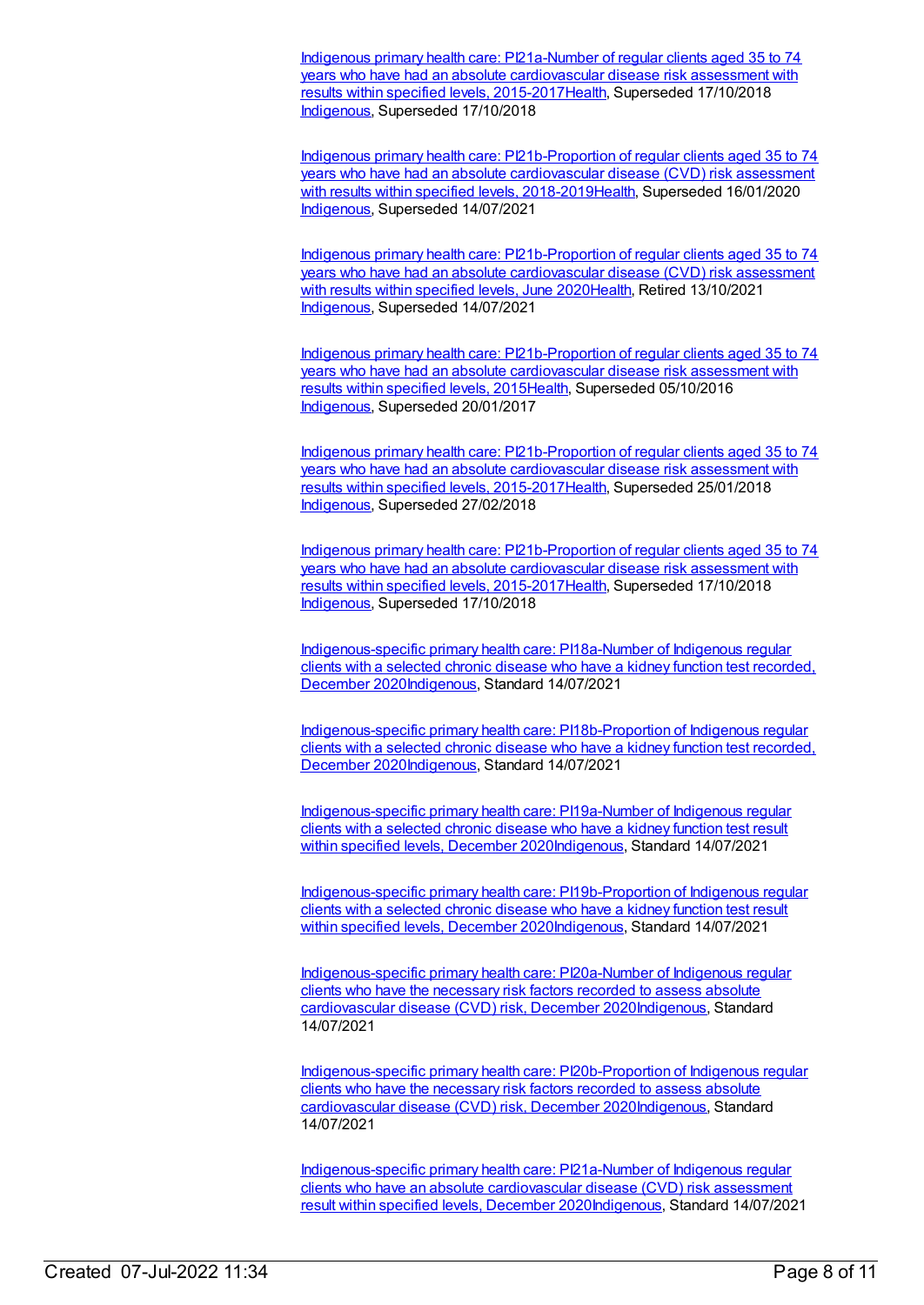[Indigenous-specific](https://meteor.aihw.gov.au/content/739470) primary health care: PI21b-Proportion of Indigenous regular clients who have an absolute cardiovascular disease (CVD) risk assessment result within specified levels, December 2020[Indigenous](https://meteor.aihw.gov.au/RegistrationAuthority/6), Standard 09/08/2021

#### **Used as Denominator**

Indigenous primary health care: [PI18b-Proportion](https://meteor.aihw.gov.au/content/438145) of regular clients with a selected chronic disease who have had a kidney function test, 201[3Health](https://meteor.aihw.gov.au/RegistrationAuthority/12), Superseded 21/11/2013 [Indigenous](https://meteor.aihw.gov.au/RegistrationAuthority/6), Superseded 21/11/2013

Indigenous primary health care: [PI18b-Proportion](https://meteor.aihw.gov.au/content/504788) of regular clients with a selected chronic disease who have had a kidney function test, 201[4Health](https://meteor.aihw.gov.au/RegistrationAuthority/12), Superseded 13/03/2015 [Indigenous](https://meteor.aihw.gov.au/RegistrationAuthority/6), Superseded 13/03/2015

Indigenous primary health care: [PI18b-Proportion](https://meteor.aihw.gov.au/content/589069) of regular clients with a selected chronic disease who have had a kidney function test, 201[5Health](https://meteor.aihw.gov.au/RegistrationAuthority/12), Superseded 05/10/2016 [Indigenous](https://meteor.aihw.gov.au/RegistrationAuthority/6), Superseded 20/01/2017

Indigenous primary health care: [PI18b-Proportion](https://meteor.aihw.gov.au/content/663969) of regular clients with a selected chronic disease who have had a kidney function test, 2015-201[7Health](https://meteor.aihw.gov.au/RegistrationAuthority/12), Superseded 25/01/2018 [Indigenous](https://meteor.aihw.gov.au/RegistrationAuthority/6), Superseded 27/02/2018

Indigenous primary health care: [PI18b-Proportion](https://meteor.aihw.gov.au/content/686364) of regular clients with a selected chronic disease who have had a kidney function test, 2015-201[7Health](https://meteor.aihw.gov.au/RegistrationAuthority/12), Superseded 17/10/2018 [Indigenous](https://meteor.aihw.gov.au/RegistrationAuthority/6), Superseded 17/10/2018

Indigenous primary health care: [PI18b-Proportion](https://meteor.aihw.gov.au/content/687998) of regular clients with a selected chronic disease who have had a kidney function test, 2018-201[9Health](https://meteor.aihw.gov.au/RegistrationAuthority/12), Superseded 16/01/2020 [Indigenous](https://meteor.aihw.gov.au/RegistrationAuthority/6), Superseded 14/07/2021

Indigenous primary health care: [PI18b-Proportion](https://meteor.aihw.gov.au/content/717340) of regular clients with a selected chronic disease who have had a kidney function test, June 2020[Health](https://meteor.aihw.gov.au/RegistrationAuthority/12), Retired 13/10/2021 [Indigenous](https://meteor.aihw.gov.au/RegistrationAuthority/6), Superseded 14/07/2021

Indigenous primary health care: [PI19b-Proportion](https://meteor.aihw.gov.au/content/594108) of regular clients with a selected chronic disease who have had a kidney function test with results within specified levels, 2015[Health](https://meteor.aihw.gov.au/RegistrationAuthority/12), Superseded 05/10/2016 [Indigenous](https://meteor.aihw.gov.au/RegistrationAuthority/6), Superseded 20/01/2017

Indigenous primary health care: [PI19b-Proportion](https://meteor.aihw.gov.au/content/663976) of regular clients with a selected chronic disease who have had a kidney function test with results within specified levels, 2015-201[7Health,](https://meteor.aihw.gov.au/RegistrationAuthority/12) Superseded 25/01/2018 [Indigenous](https://meteor.aihw.gov.au/RegistrationAuthority/6), Superseded 27/02/2018

Indigenous primary health care: [PI19b-Proportion](https://meteor.aihw.gov.au/content/686368) of regular clients with a selected chronic disease who have had a kidney function test with results within specified levels, 2015-201[7Health,](https://meteor.aihw.gov.au/RegistrationAuthority/12) Superseded 17/10/2018 [Indigenous](https://meteor.aihw.gov.au/RegistrationAuthority/6), Superseded 17/10/2018

Indigenous primary health care: [PI19b-Proportion](https://meteor.aihw.gov.au/content/688002) of regular clients with a selected chronic disease who have had a kidney function test with results within specified levels, 2018-201[9Health,](https://meteor.aihw.gov.au/RegistrationAuthority/12) Superseded 16/01/2020 [Indigenous](https://meteor.aihw.gov.au/RegistrationAuthority/6), Superseded 14/07/2021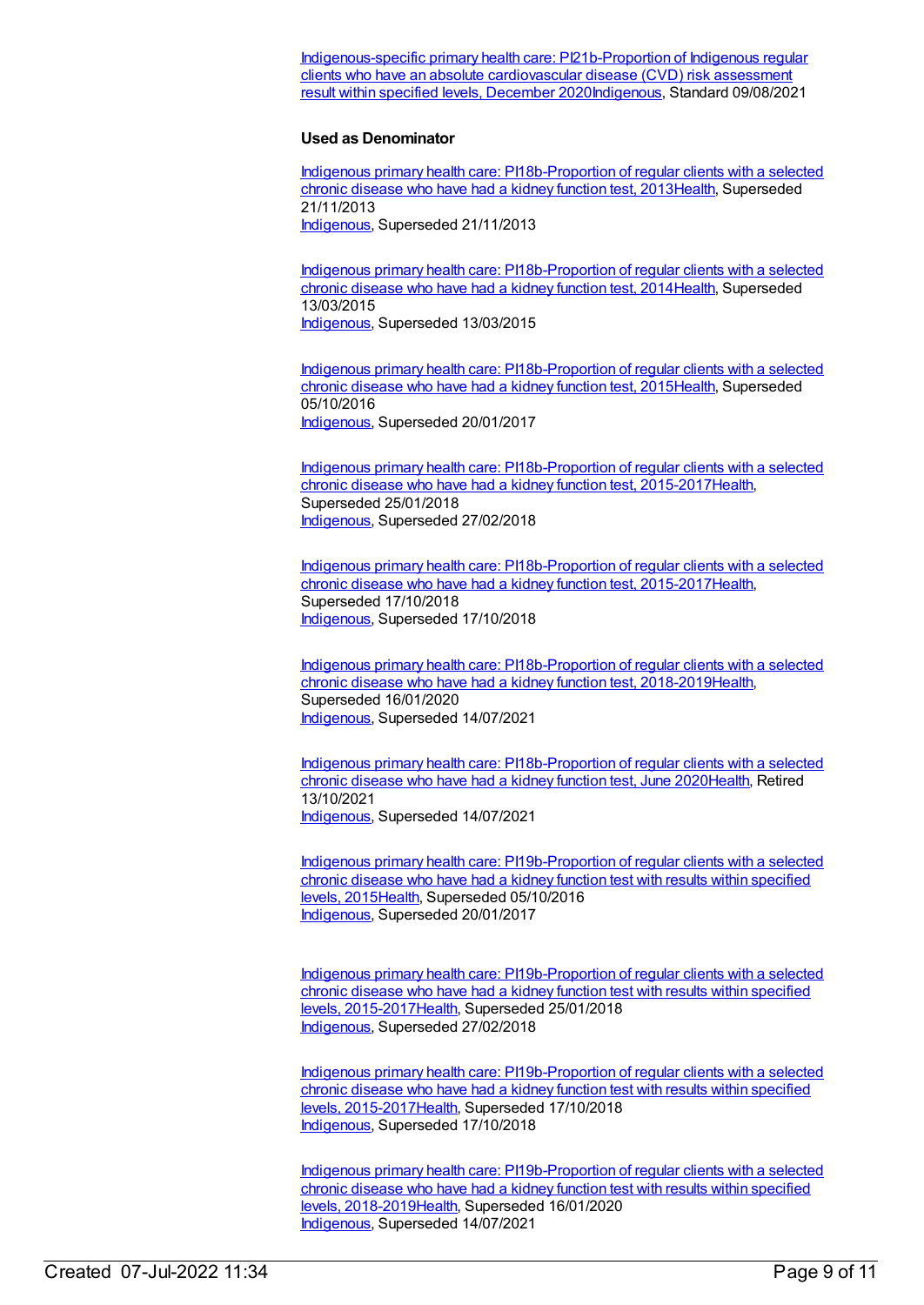Indigenous primary health care: [PI19b-Proportion](https://meteor.aihw.gov.au/content/717344) of regular clients with a selected chronic disease who have had a kidney function test with results within specified levels, June 202[0Health](https://meteor.aihw.gov.au/RegistrationAuthority/12), Retired 13/10/2021 [Indigenous](https://meteor.aihw.gov.au/RegistrationAuthority/6), Superseded 14/07/2021

Indigenous primary health care: [PI19b-Proportion](https://meteor.aihw.gov.au/content/481525) of regular clients with a selected chronic disease who have had an eGFR recorded with results within specified levels, 2014[Health](https://meteor.aihw.gov.au/RegistrationAuthority/12), Superseded 13/03/2015 [Indigenous](https://meteor.aihw.gov.au/RegistrationAuthority/6), Superseded 13/03/2015

Indigenous primary health care: [PI20b-Proportion](https://meteor.aihw.gov.au/content/481576) of regular clients aged 35 years and over who have had an absolute cardiovascular disease risk assessment recorded, 201[4Health](https://meteor.aihw.gov.au/RegistrationAuthority/12), Retired 13/03/2015 [Indigenous](https://meteor.aihw.gov.au/RegistrationAuthority/6), Superseded 13/03/2015

Indigenous primary health care: [PI20b-Proportion](https://meteor.aihw.gov.au/content/688007) of regular clients who have had the necessary risk factors assessed to enable cardiovascular disease (CVD) assessment, 2018-2019[Health,](https://meteor.aihw.gov.au/RegistrationAuthority/12) Superseded 16/01/2020 [Indigenous](https://meteor.aihw.gov.au/RegistrationAuthority/6), Superseded 14/07/2021

Indigenous primary health care: [PI20b-Proportion](https://meteor.aihw.gov.au/content/717350) of regular clients who have had the necessary risk factors assessed to enable cardiovascular disease (CVD) assessment, June 202[0Health](https://meteor.aihw.gov.au/RegistrationAuthority/12), Retired 13/10/2021 [Indigenous](https://meteor.aihw.gov.au/RegistrationAuthority/6), Superseded 14/07/2021

Indigenous primary health care: [PI20b-Proportion](https://meteor.aihw.gov.au/content/588801) of regular clients who have had the necessary risk factors assessed to enable CVD assessment, 201[5Health](https://meteor.aihw.gov.au/RegistrationAuthority/12), Superseded 05/10/2016 [Indigenous](https://meteor.aihw.gov.au/RegistrationAuthority/6), Superseded 20/01/2017

Indigenous primary health care: [PI20b-Proportion](https://meteor.aihw.gov.au/content/686372) of regular clients who have had the necessary risk factors assessed to enable CVD assessment, 2015- 201[7Health](https://meteor.aihw.gov.au/RegistrationAuthority/12), Superseded 17/10/2018 [Indigenous](https://meteor.aihw.gov.au/RegistrationAuthority/6), Superseded 17/10/2018

Indigenous primary health care: [PI20b-Proportion](https://meteor.aihw.gov.au/content/663884) of regular clients who have had the necessary risk factors assessed to enable CVD assessment, 2015- 201[7Health](https://meteor.aihw.gov.au/RegistrationAuthority/12), Superseded 25/01/2018 [Indigenous](https://meteor.aihw.gov.au/RegistrationAuthority/6), Superseded 27/02/2018

Indigenous primary health care: [PI21b-Proportion](https://meteor.aihw.gov.au/content/688012) of regular clients aged 35 to 74 years who have had an absolute cardiovascular disease (CVD) risk assessment with results within specified levels, 2018-201[9Health](https://meteor.aihw.gov.au/RegistrationAuthority/12), Superseded 16/01/2020 [Indigenous](https://meteor.aihw.gov.au/RegistrationAuthority/6), Superseded 14/07/2021

Indigenous primary health care: [PI21b-Proportion](https://meteor.aihw.gov.au/content/717354) of regular clients aged 35 to 74 years who have had an absolute cardiovascular disease (CVD) risk assessment with results within specified levels, June 202[0Health](https://meteor.aihw.gov.au/RegistrationAuthority/12), Retired 13/10/2021 [Indigenous](https://meteor.aihw.gov.au/RegistrationAuthority/6), Superseded 14/07/2021

Indigenous primary health care: [PI21b-Proportion](https://meteor.aihw.gov.au/content/585230) of regular clients aged 35 to 74 years who have had an absolute cardiovascular disease risk assessment with results within specified levels, 2015[Health](https://meteor.aihw.gov.au/RegistrationAuthority/12), Superseded 05/10/2016 [Indigenous](https://meteor.aihw.gov.au/RegistrationAuthority/6), Superseded 20/01/2017

Indigenous primary health care: [PI21b-Proportion](https://meteor.aihw.gov.au/content/663980) of regular clients aged 35 to 74 years who have had an absolute cardiovascular disease risk assessment with results within specified levels, 2015-201[7Health](https://meteor.aihw.gov.au/RegistrationAuthority/12), Superseded 25/01/2018 [Indigenous](https://meteor.aihw.gov.au/RegistrationAuthority/6), Superseded 27/02/2018